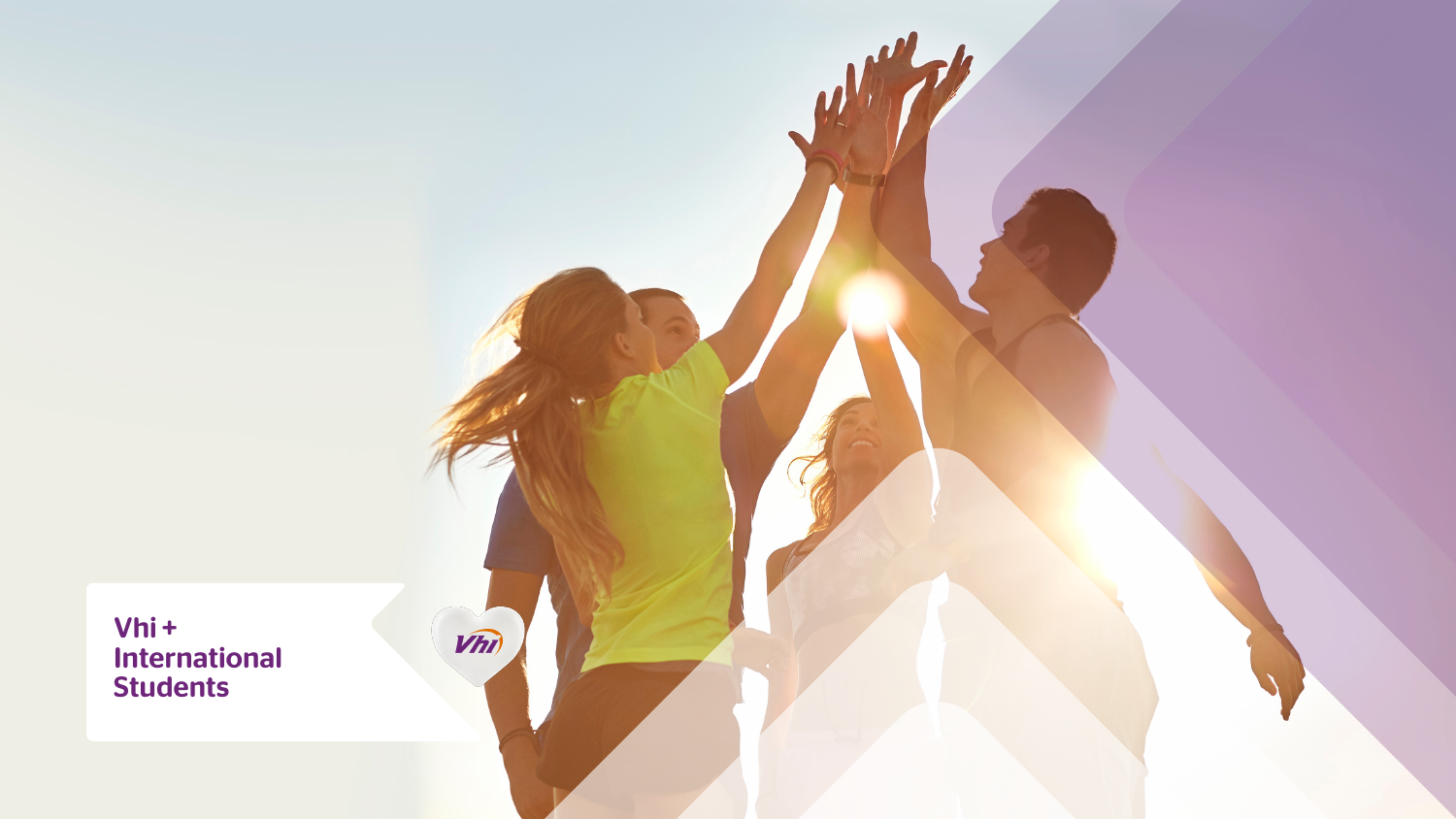<span id="page-1-0"></span>

12 [Introduction](#page-2-0) Vhi PublicPlus Care Pricin[g](#page-3-0) [Benefits & Services for You](#page-4-0)

## **S** Vhi International Student Advice Line E [Terms & Conditions](#page-7-0)

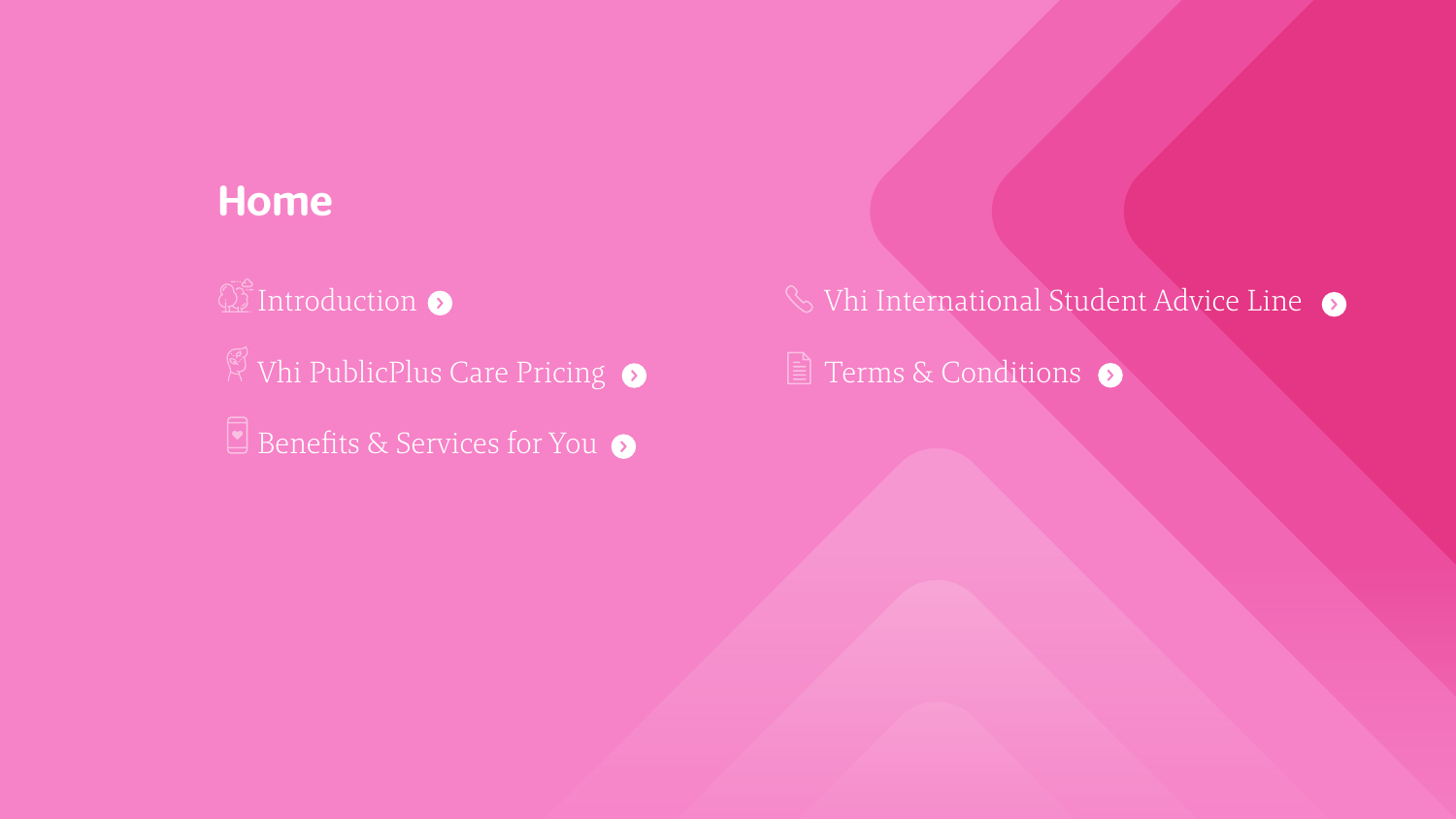<span id="page-2-0"></span>

### All non-EEA students are required to have private medical insurance when coming to and residing in Ireland for the purpose of study. This type of Vhi policy will meet these health insurance visa requirements.

Vhi provides comprehensive hospital cover and a range of exclusive member support services to help our members live longer, stronger, healthier lives.

This handy guide will start you on your journey with Vhi, providing information and pricing on our International Students Plan - 'Vhi PublicPlus Care', along with details of our range of benefits and services.

Find out more



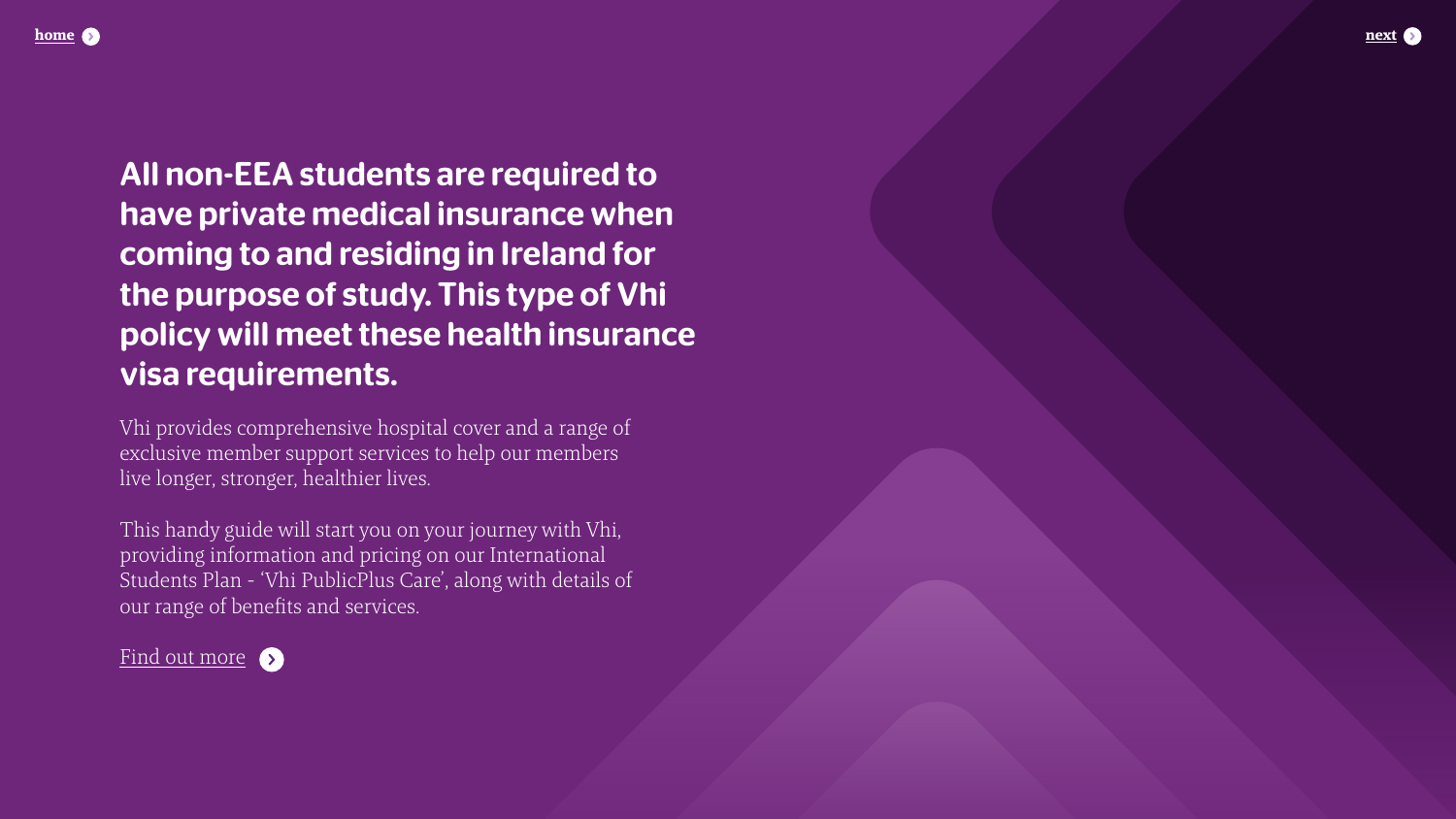<span id="page-3-0"></span> $home$   $\bullet$ 

### **Vhi PublicPlus Care Pricing**



**Young Adult 24 Young Adult 23 Young Adult 22 Young Adult 21 Young Adult 18-20 Child 0-17** 

Terms and conditions apply

| £489.11                 |  |  |
|-------------------------|--|--|
| $\overline{\in}$ 469.54 |  |  |
| $\sqrt{6420.63}$        |  |  |
| £ 371.72                |  |  |
| $\overline{\in}$ 322.81 |  |  |
| $£$ 273.90              |  |  |
| $£$ 183.73              |  |  |
| $\sqrt{6}$ 134.11       |  |  |

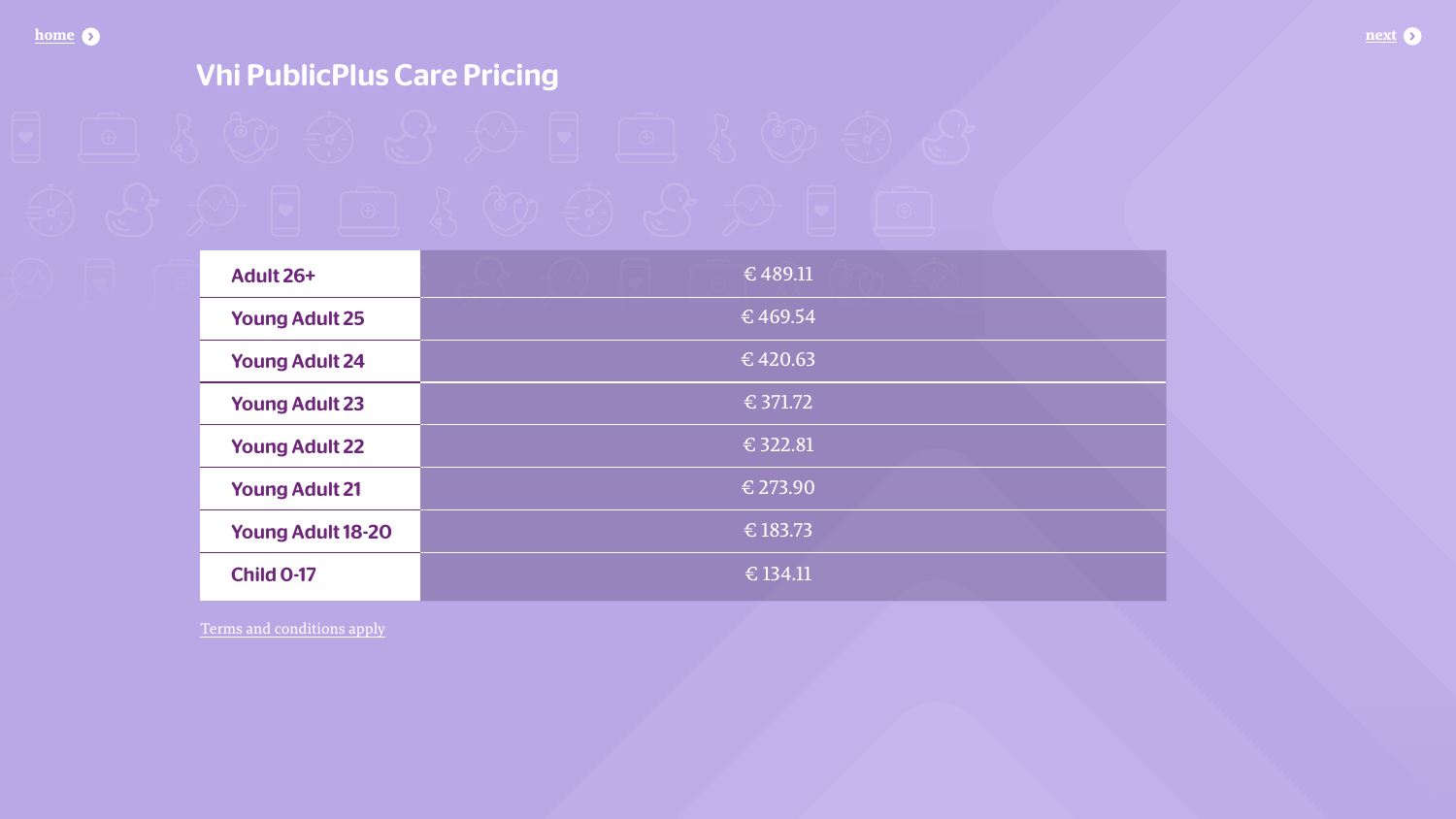# Benefits & Services for You

<span id="page-4-0"></span>**[home](#page-1-0) [next](#page-5-0)**

### Vhi Mobile Health Assistant App

Key features:

Fully integrated in the Vhi app, you can book an appointment and speak to a doctor face-to-face.

- Manage your medical ID and policy details
- Access 'Symptom Checker' and 'My Team' including NurseLine 24/7 and Online Doctor
- Find your nearest Vhi SwiftCare Clinic
- Contact your Claims and Policy Teams
- Claim cash back on day-to-day medical expenses via Vhi Snap&Send

Log-in to the 'Vhi Mobile Health Assistant' app

### Vhi Online Doctor

This convenient service is available daily\* from 7.30am-10pm if you're worried about a health issue, need medical advice or simply need a prescription.

\*Excludes Christmas Day

Log-in to the 'Vhi Mobile Health Assistant' app

### Repatriation

Our repatriation benefit means you have access to:

- Unlimited cover if you need to be repatriated to your home country, and it is medically necessary following emergency hospital treatment.
- Cover up to €1000 for travel costs and €1000 for accommodation costs of a family member to travel to and stay in Ireland, or another country, where you are having emergency hospital treatment.
- Cover up to €500 for a companion to accompany you during repatriation.
- Unlimited cover for repatriation of mortal remains to your home country

### Call +353 56 775 3157



By choosing Vhi PublicPlus Care, if you need to stay in hospital you will have full cover for a private room in a public hospital. In addition, you will have access to a wide range of benefits and services, including;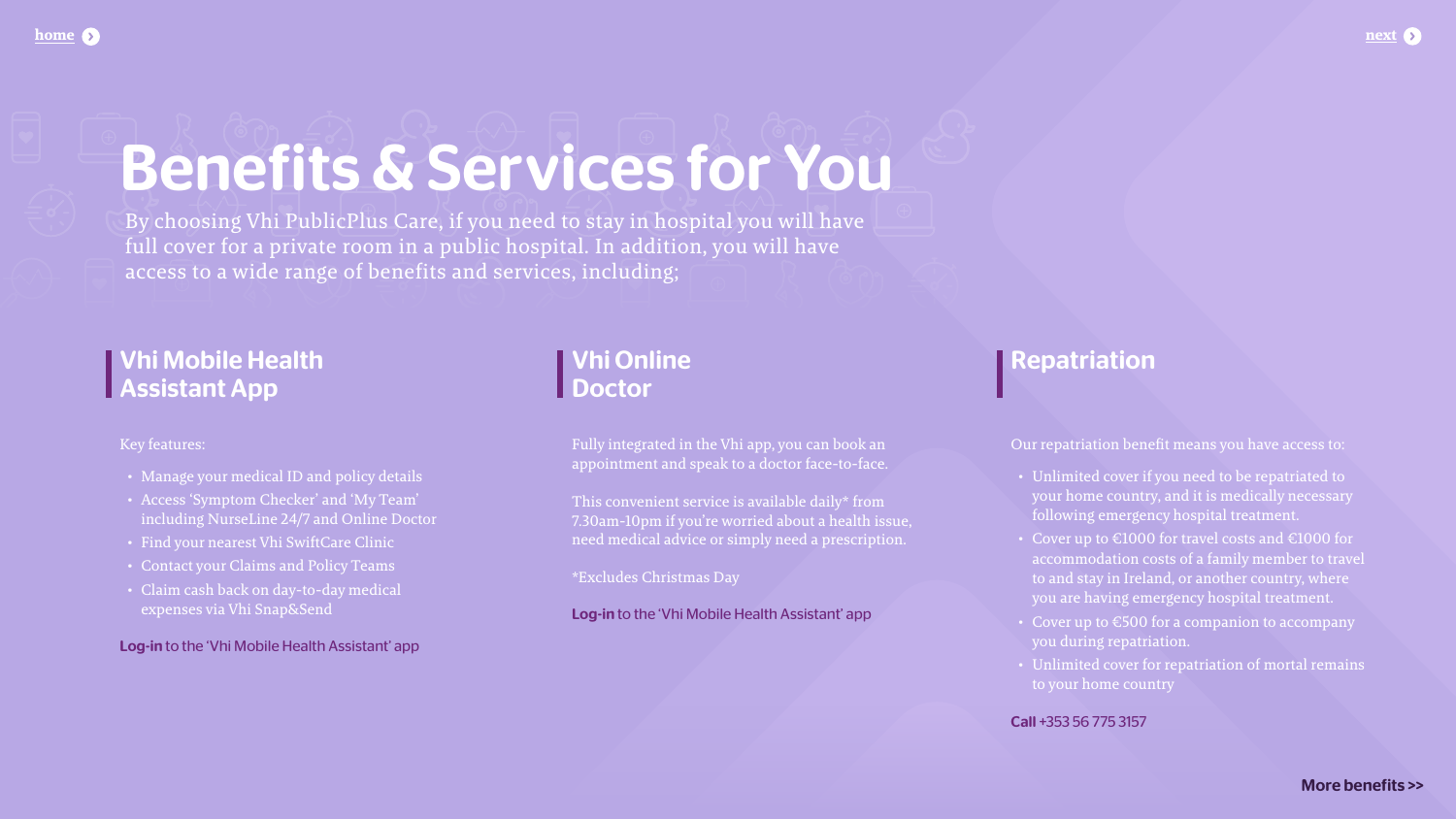# <span id="page-5-0"></span>Benefits & Services for You

### Online Health **Team**

### **Second** Opinion

Gives you direct access to our clinical experts and partners offering you a range of health services from the comfort of home. Services include physio, dietician, 24/7 mental health support and speech & language therapists.

### Vhi SwiftCare **Clinics**

Visit [vhi.ie/digitalhealthservices](http://vhi.ie/digitalhealthservices) >

Lets you have your medical case assessed by a physician who will provide you with an expert second opinion.

Visit [vhi.ie/members](http://vhi.ie/members) >



Dedicated only to Vhi health insurance customers. Deals with minor injuries and illnesses within one hour.

- State-of-the-art facilities & medical expertise
- On site x-ray & consultant led injury clinics
- Open 365 days a year from 8am to 10pm
- Unlimited Vhi SwiftCare Clinic visits

Clinics in Dundrum, Swords and Mahon, Cork

Visit [vhi.ie/swiftcare](http://vhi.ie/swiftcare) >

### Vhi NurseLine 24/7

A 24 hour, 365 days a year telephone and online support service if you are worried about any medical condition and need to talk to someone.

Call 1850 247 724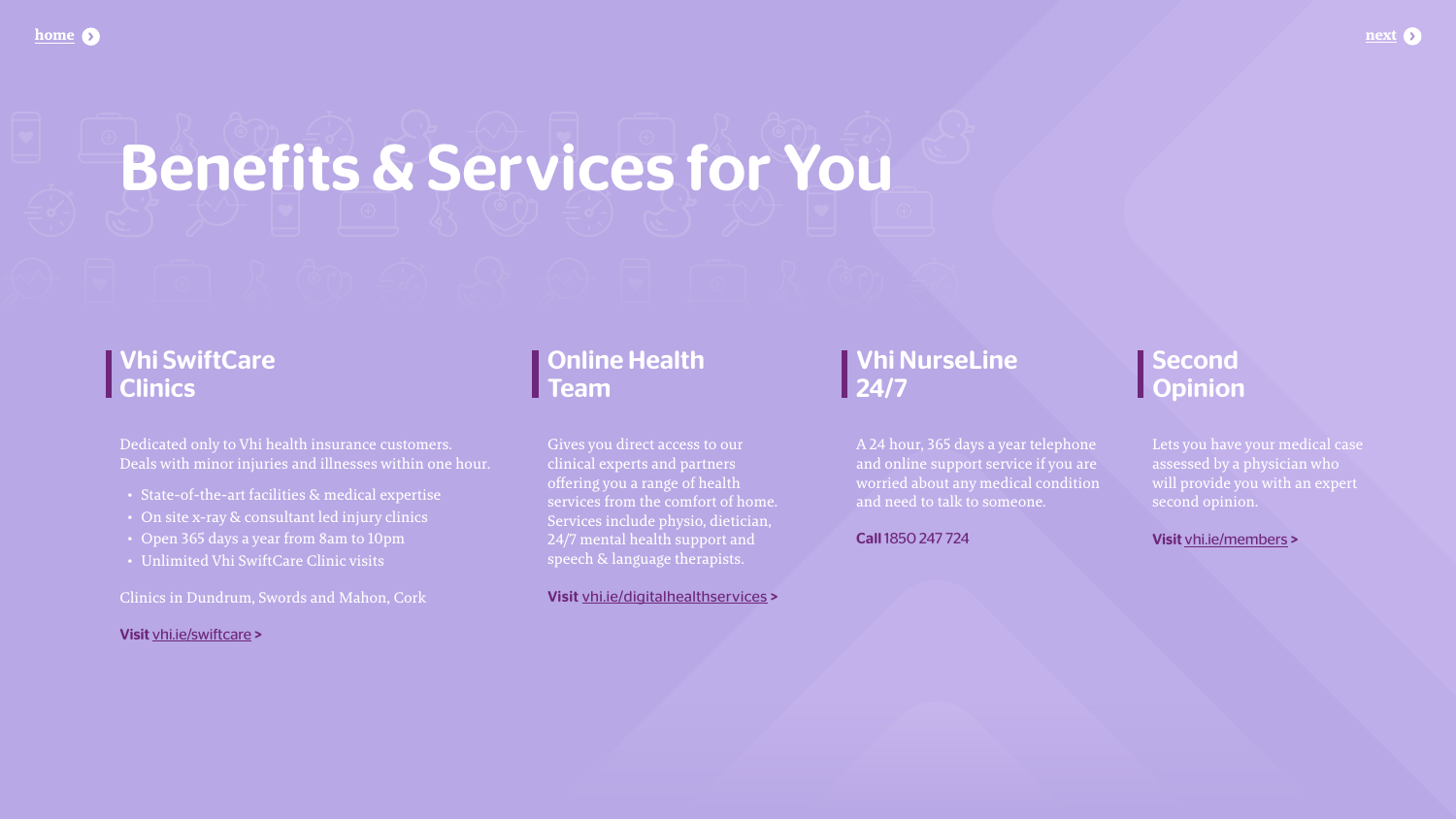# <span id="page-6-0"></span>**Vhi International Student Advice Line**

You have access to a Vhi advisor who can answer any questions you may have.

The line is open weekdays from 8am-7pm and on Saturdays from 9am-3pm.

Call +353 56 775 3157